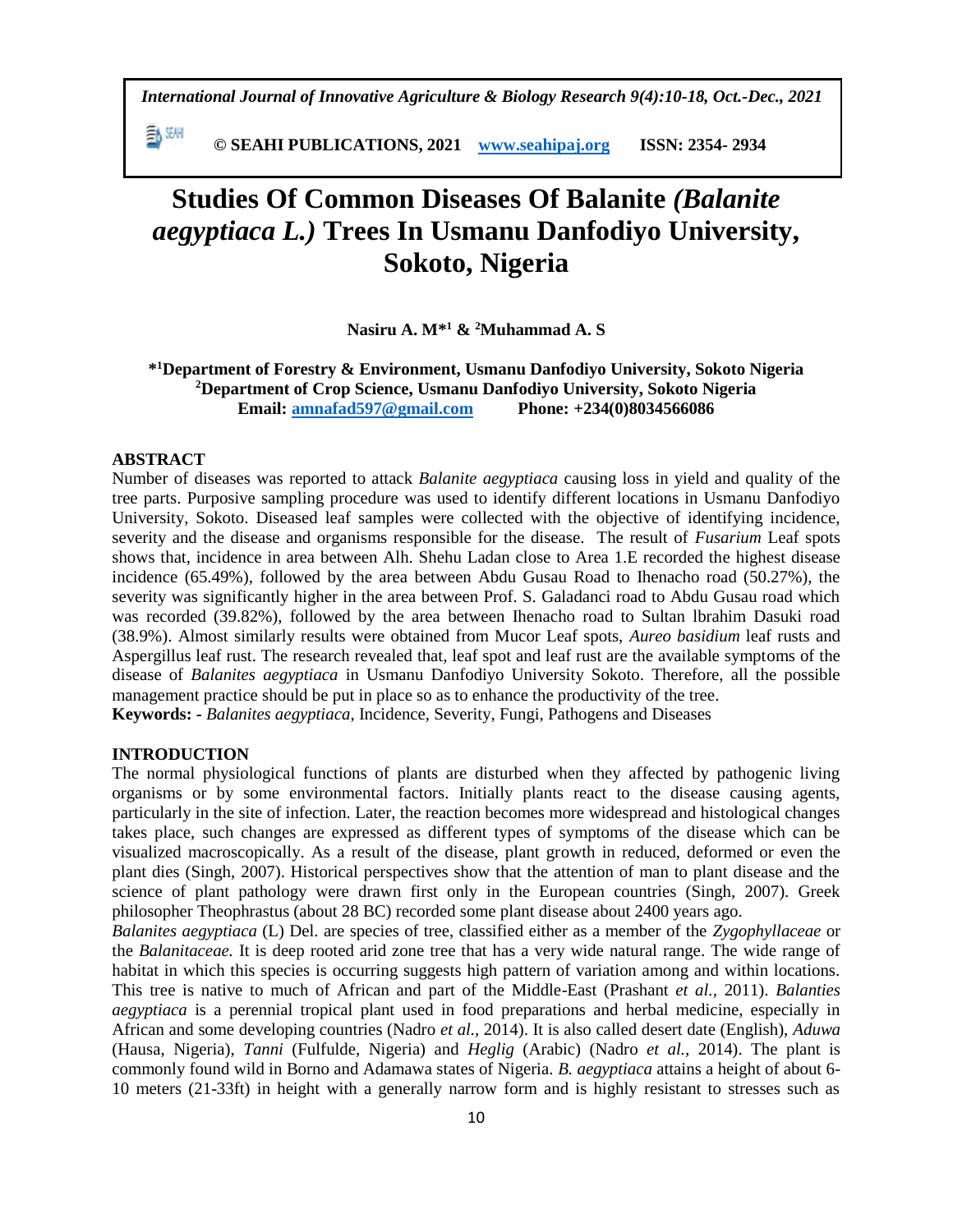sandstorms and heat waves, and grows with minimal available moisture. The tree has thick, tough glossy leaves, spiny branches, and a double root system and produces date-like fruits. The plant grow extensively even when neglected (Shweta, 2014). The branches are thorny, the tree produced several form of inflorescences bearing yellow-green bisexual flowers which exclude nectar. The larvae of the cabbage tree emperor moth *bunaeaalcinoe* causes defoliation of the tree. The dark green compound leaves are made up of two leaflets which are variable in size and shapes (Prashant *et al.,* 2011).

In Nigeria, Balanite fruits are commonly consumed by both rural and urban dweller especially during the dry season. This fruits has high nutritional values (food, medicine and fodder) as compared to cultivated fruits. However, a number of disease were reported to attack *Balanite aegyptiaca* causing loss in yield and quality of the tree parts which range from the loss of chlorophyll form the tissues of leaves (yellowing), necrosis of the die-bark tissue (Canker), lesion on the fruits which are some of the disease affecting *Balanite aegyptiaca* in Usmanu Danfodiyo University, Sokoto (Main Campus). Despite the vast values of *Balanite aegyptiaca* in terms of it medicinal uses, nutritional and economical importance, there is lack of information of the diseases affecting tree with respect to the pathogens that are responsible to the disease. The study is therefore aimed to determine the incidence and severity of the disease affecting *Balanite aegyptiaca* and to identify the pathogens that are responsible for the disease.

*Balanite aegyptiaca* is one of the most common trees, but neglected wild plant species of the dry land of Africa. Therefore, this study was carried out to put insight and awareness of this plant species for more emphasis on its importance and to determine the disease incidence and severity of the plant and the organisms responsible for the disease and possible disease management practice in order to reduce the activities of these organisms.

## **MATERIALS AND METHODS**

### **Study area**

The study was conducted in five locations within usmanu Danfodiyo University permanent site located in Dundaye village under Wamako local government area of Sokoto state Nigeria. Sokoto state is located in the Sudan savannah zone in the extreme north western part of Nigeria between latitude 11-6<sup>0</sup>N and 13.9<sup>0</sup>N and Longitude 3.7<sup>0</sup>E and 6.9<sup>0</sup>E (Mamman *et al.,* 2000). Sokoto state share common border with Niger republic to the north, Kebbi state to the south west, Zamfara state to the south. Sokoto state has two main seasons, dry season which last from October to June and raining season from June/July to September. The humidity in January is less than 20% in northern areas and between 20-4-% in the southern areas. The mean annual rainfall is 750mmhg and potential evapo-transpiration rate has been reported to be 162cm. the annual mean temperature is  $34.9^{\circ}$ c with highest temperature recorded in april  $(41^{\circ}$ C) and the minimum temperature occurring in January (13<sup>o</sup>C) (Hassan *et al.*, 2005). This temperature fall are caused by severe harmattan and to low humidity. Sokoto is located in the sudan savannah zone, where grass cover is more or less interspeare by short and shrubs. The soil is predominantly ferruginous tropical type. Texturally sandy and pH of the soil ranges between 6 and 7. Some common tree species found includes *Balanites aegyptiaca, Vetex domiana, Adansonia digitata, Acacia nilotica, Perkia biglobosa, Eucaplyptus camaldulensis, Azadirachta indica* (Bello., 2002).

## **Sampling Procedure and Sampling Collections**

Prior to the commencement of the research, a reconnaissance survey of the selected locations was done. These locations were:

- 1. Location I: this area lies along the road between Prof. S. Galadnci road to Abdu Gusau road
- 2. Location II: this area lies between Abdu Gusau road to Ihenacho road
- 3. Location III: this area lies between Iheanacho road to Sultan Ibrahim Dasuki road
- 4. Location IV: this area lies between Sultan Ibrahim Dasukiroad to Alh. Shehu ladan close
- 5. Location V: this area lies between Alh. Shehu Ladan close to Area I.E

Cluster sampling technique was employed and ten trees were randomly selected in each location for the study, the selected trees were critically examined for presence of disease.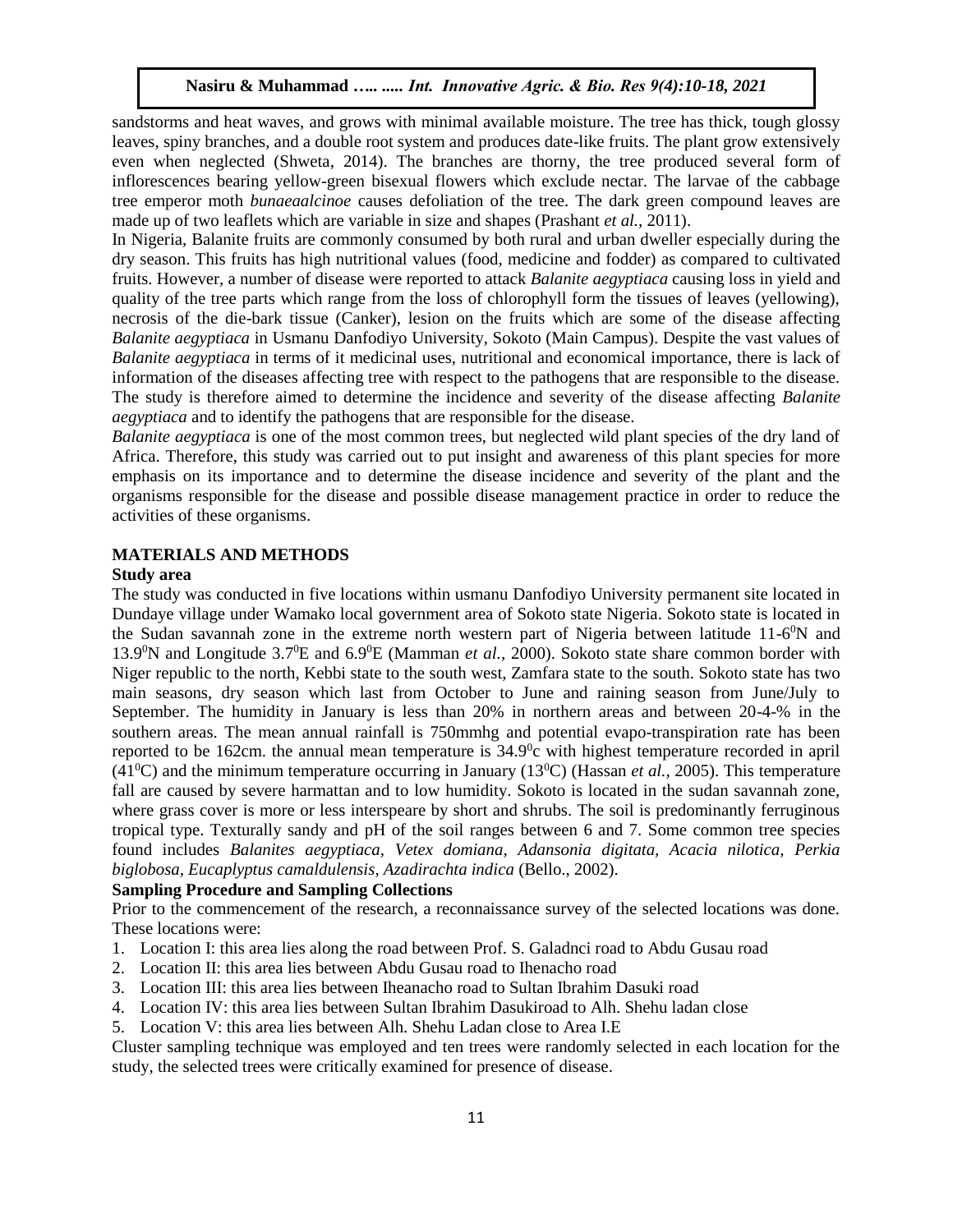The specimen of the disease level was collected using scissor and placed into the sterile polythene bag and the samples were taken to the mycology laboratory of biological science, Usmanu Danfodiyo University Main campus, Sokoto for analysis.

### **Laboratory Procedures for the Identification of Pathogens**

Sterilization of glassware: the petri dishes were wrapped with the foil paper and were place into the hot air oven for sterilization

Media preparation: the media was prepared in the conical flask according to manufacturer instructions i.e. 39g of PDA was dissolved in 1000ml of distilled water; 1g of streptomycin was added to inhibit the growth of bacteria, the conical flask was then closed with cotton wool and was wrapped with foil paper. The mixture was heated using thermo-plate and dissolved completely and aws autoclaved at 121°c for 15 minutes. It was allowed to cool. After which it was poured into the petri dish aseptically.

Inoculation: little portion of the sample was taken aseptically with inoculation needle and was incubated at the centre of the media

Sub-culturing: fungal mycelium of the isolated organism was sub-cultured on fresh PDA in order to obtain pure culture. The cultural characteristics were noted and detailed microscopic characteristics (morphological) were observed. The fungi were identified using identification manual (identification of food borne fungi) by Robert A Samson and Ellen S. van Reenen-Hoekstra. The data collected were incidence and severity of the leaf disease, mycelia growth for two weeks after inoculation

## **Assessment of Incidence and Severity Disease of** *Balanite aegyptiaca*

Disease incidence is the number of plants units infected, expressed as a percentage of the total number of units assessed as follows:

Disease incidence (I)= Number of infected plants unit  $x100$ 

Total number(healthy and infected) of units assessed

While disease severity scores were obtained using 1-5 scale adapted from Zelalem, *et al,* (2012), ghosh, *et al,* (2010) and tarr, (1981) where;

- 1. No symptoms on leaves
- 2. 1-25% number of leaves diseased
- 3. 26-50% number of leaves diseased
- 4. 51-75% number of leaves diseased
- 5. 76% or more number of leaves diseased

| Disease Severity $(S)=$ | Sum of all leaves disease rating                 | x100 |
|-------------------------|--------------------------------------------------|------|
|                         | total number of leaves examined X maximum rating |      |

#### **Data Analysis**

The data was subjected to analysis of variance (ANOVA) procedures using SPSS software, version 21. Descriptive analysis was employed to analyze the data by determining frequency and percentages.

#### **RESULTS**

# **Disease Incidence and Severity of Balanites aegyptiaca**

The Incidence and Severity of Fusarium leaf spots of Balanites aegyptiaca presented in table 1, with significant difference among the treatment. The result shows that, the area between Alh. Shehu Ladan close to Area 1.E recorded the highest disease incidence (65.49%), followed by the area between Abdu Gusau road to Ihenacho road (50.27%), followed by the area between Ihenacho road to Sultan Ibrahim Dasuki road and Prof. S. Galadanci road to Abdu Gusau road which were statistically similar (30.95%) and (27.29%) respectively, the least disease severity was recorded in the area between Sultan Ibrahim Dasuki to Alh. Shehu Ladan Close (5.55%). The severity was significantly higher in the area between Prof. S. Galadanci road to Abdu Gusau road which was recorded (39.82%), followed by the area between Ihenacho road to Sultan lbrahim Dasuki road (38.9%), followed by the area between Abdu Gusau road to Ihenacho road and Alh. Shehu Ladan close to Area 1.E, which was also statistically similar (28.89%) and (26.51%) respectively, the least disease severity was recorded in the area between Sultan Ibrahim Dasuki to Alh, Shehu Ladan close with (12.96%).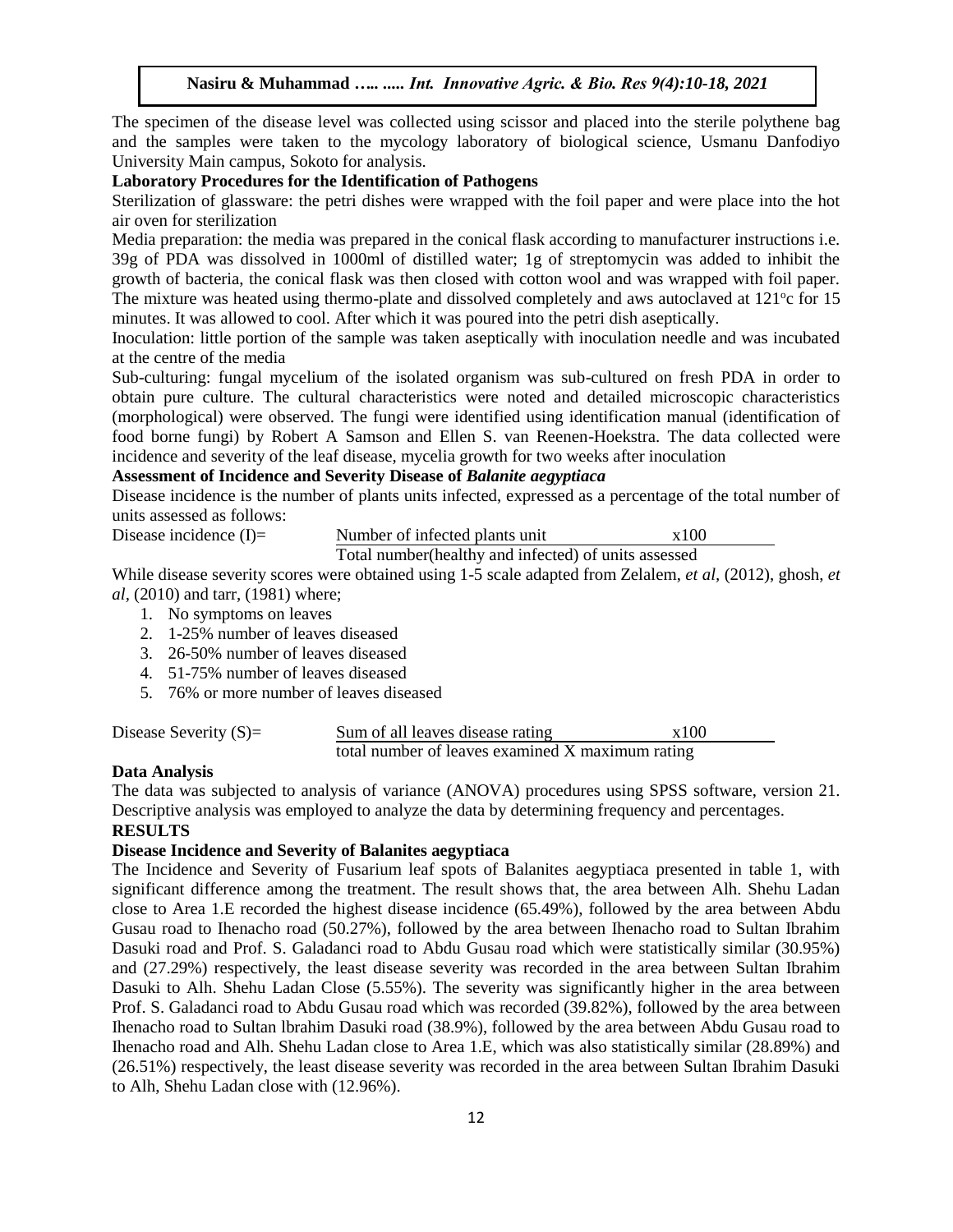| <b>Table 1. Hickenice and Severity of Fusarium Lear spots of <i>Dutanue degyptiaca</i></b> |                               |                               |  |  |
|--------------------------------------------------------------------------------------------|-------------------------------|-------------------------------|--|--|
| Location                                                                                   | Incidence $(\% )$             | Severity (%)                  |  |  |
| Prof. S. Galadanci road - Abdu Gusau road                                                  | $27.29 + 4.99^b$              | $39.82 \pm 4.32^{\mathrm{a}}$ |  |  |
| Abdu Gusau road - Ihenacho road                                                            | $50.27 - 23.71$ <sup>ab</sup> | $28.89 + 3.00^{ab}$           |  |  |
| Ihenacho road -Sultan Ibrahim Dasuki road                                                  | $30.95 + 18.19h$              | $38.96 + 5.70_{ab}$           |  |  |
| Sultan TbrahimDasuki road- Alh. Shehu Ladan close                                          | $5.55 + 9.62^c$               | $12.96 + 22.45$ °             |  |  |
| Alh. Shehu Ladan close - Area 1.E                                                          | $65.49 + 3.58$ <sup>a</sup>   | $26.51 + 13.52^b$             |  |  |
| Standard error                                                                             | 6.31                          | 3.49                          |  |  |
| <b>Significant Difference</b>                                                              | $\ast$                        | $\ast$                        |  |  |

**Table 1: Incidence and Severity of Fusarium Leaf spots of** *Balanite aegyptiaca*

Means followed by the same letter(s) do not differ significantly according to Duncan Multiple Range Test (DMRT) at 5% level of significance.

The Incidence and Severity of Mucor leaf spots of *Balanite aegyptiaca* are presented in table 2, with significant difference among the treatments. The result shows that, the area between Alh. Shehu Ladan close to Area 1.E recorded the highest disease incidence (50.11%), followed by the area between Ihenacho road to Sultan Ibrahim Dasuki road (44.40%o), followed by the area between Abdu Gusa road to Ihenacho road and Prof. S. Galadanci road to Abdu Gusau road which were statistically similar (32.10%) and (30.55%) respectively, the least disease severity was recorded in the area between Sultan Ibrahim Dasuki to Alh. Shehu Ladan close (7.22%). The severity was significantly higher in the area between Ihenacho road to Sultan Ibrahim Dasuki road which was recorded as(43.33%6), followed by the area between Prof. S. Galadanci road to Abdu Gusau road(37.18%6), followed by the area between Alh. Shehu Ladan close to Area 1.E and Abdu Gusau road Ihenacho road which were also statistically similar as (31.31%) and (26.56%) respectively, the least disease severity was recorded in the area between Sultan Ibrahim Dasuki to Alh. Shehu Ladan close (11.06%).

**Table 2: lncidence and Severity of Mucor Leaf spots of** *Balanite aegypiaca*

| Location                                            | Incidence $(\% )$               | Severity (%)                    |
|-----------------------------------------------------|---------------------------------|---------------------------------|
| Prof. S. Galadanci road - Abdu Gusau road           | $30.55 \pm 3.03^b$              | $37.18 \pm 11.85$ <sup>ab</sup> |
| Abdu Gusau road - Ihenacho road                     | $32.10 \pm 11.27$ <sup>ab</sup> | $26.56 \pm 8.94^b$              |
| Ihenacho road -Sultan Ibrahim Dasuki road           | $44.40 \pm 16.82^{ab}$          | $43.33 \pm 333$ <sup>a</sup>    |
| Sultan Ibrahim Dasuki road - Alh. Shehu Ladan close | $7.22 \pm 12.50$ <sup>c</sup>   | $11.06 \pm 19.20$ <sup>c</sup>  |
| Alh. Shehu Ladan close - Area 1.E                   | $50.11 \pm 13.92$ <sup>a</sup>  | $31.3 \pm 14.60^{ab}$           |
| Standard error                                      | 4.79                            | 3.80                            |
| <b>Significant Difference</b>                       | $\ast$                          | $\ast$                          |

Means followed by the same letter(s) do not differ significantly according to Duncan Multiple Range Test (DMRT) at 5% level of significance

The incidence and Severity of *Aureo basidium* leaf rust of *Balanite aegyptiaca* is presented in table 3, with significant difference among the treatments. The result shows that, the area between Alh. Shehu Ladan close to Area 1.E recorded the highest disease incidence (62.226), followed by the area between Abdu Gusau road to Ihenacho road (42.246), followed by the area between Prof. S. Galadanci road to Abdu Gusau road and Ihenacho road to Sultan Ibrahim Dasuki road which were statistically similar (36.246) and (26.19%) respectively, the least disease severity was recorded in the area between Sultan Ibrahim Dasuki to Alh. Shehu Ladan close (1.49%). The severity was significantly higher in the area between Ihenacho road to Sultan Ibrahim Dasuki road which was recorded as (49.34%), followed by the area between Prof. S. Galadanci road to Abdu Gusau road (36.08%), followed by the area between Abdu Gusau road to Ihenacho road and Alh. Shehu Ladan close to Area 1.E, with (30.75%) and (27.53%) respectively, the least disease severity was recorded in the area between Sultan Ibrahim Dasuki to Alh. Shehu Ladan close (3.76%).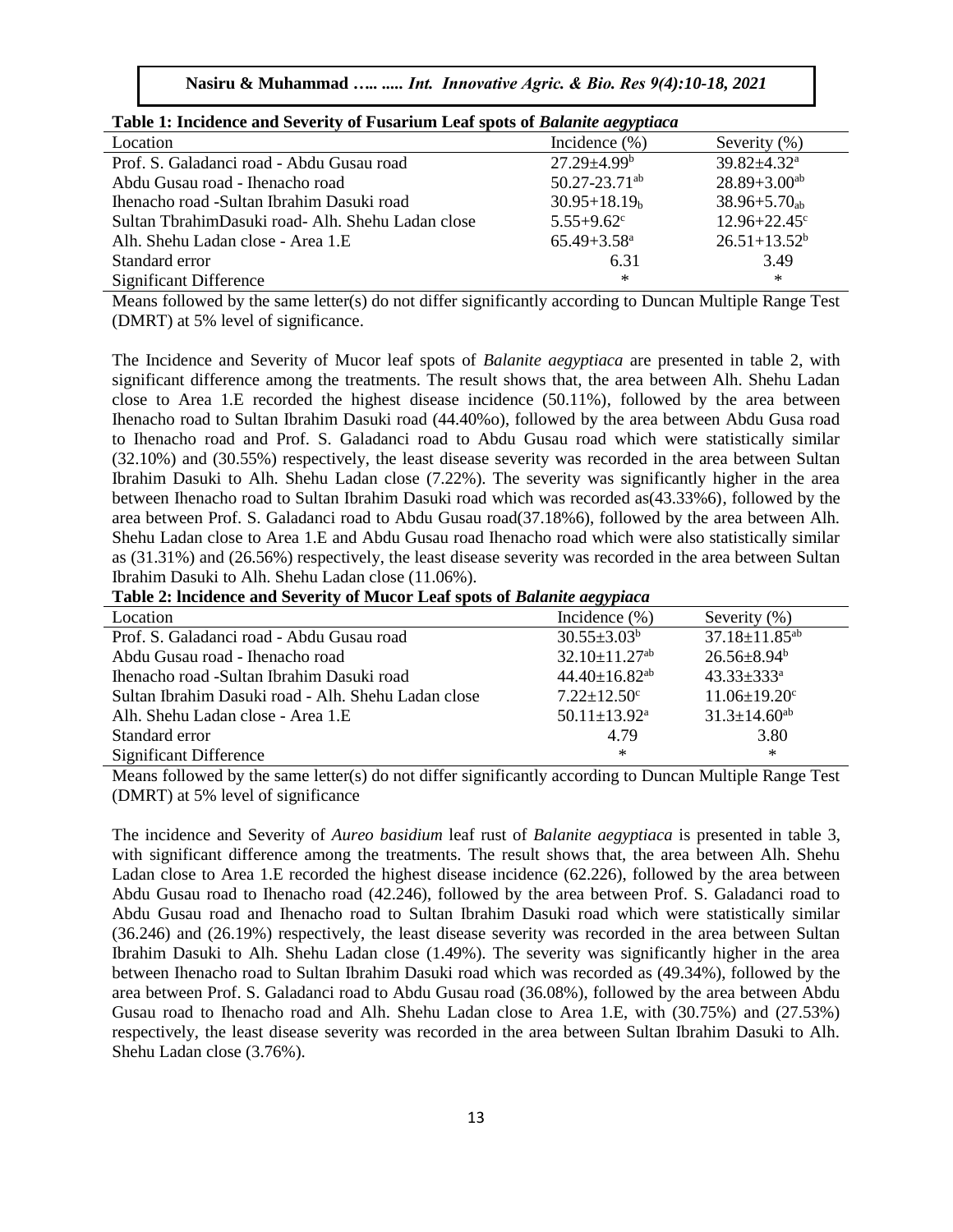**Nasiru & Muhammad** *….. ..... Int. Innovative Agric. & Bio. Res 9(4):10-18, 2021*

| Table 3:<br>Incidence and Severity of Aureo basidium leaf rusts of Balanite aegyptiaca |                                 |                                |  |  |
|----------------------------------------------------------------------------------------|---------------------------------|--------------------------------|--|--|
| Location                                                                               | Incidence $(\% )$               | Severity (%)                   |  |  |
| Prof. S. Galadanci road - Abdu Gusau road                                              | $36.2 + 44.73^b$                | $36.0 \pm 84.01$ <sup>ab</sup> |  |  |
| Abdu Gusau road - Ihenacho road                                                        | $42.24 \pm 21.42$ <sup>ab</sup> | $30.75 \pm 4.01^{\rm b}$       |  |  |
| Ihenacho road - Sultan Ibrahim Dasuki road                                             | $26.19 \pm 13.44$ <sub>b</sub>  | $49.34 \pm 1.65^a$             |  |  |
| Sultan Ibrahim Dasuki road Alh. Shehu Ladan close                                      | $1.49 \pm 2.58$ <sup>c</sup>    | $3.76 \pm 6.51$ °              |  |  |
| Alh. Shehu Ladan close - Area 1.E                                                      | $62.22 \pm 2.66^{\circ}$        | $27.53 \pm 3.15^b$             |  |  |
| Standard error                                                                         | 5.90                            | 4.07                           |  |  |
| Significance difference                                                                | ∗                               | $\ast$                         |  |  |

Means followed by the same letter(s) do not differ significantly according to Duncan Multiple Range Test (DMRT) at 5% level 'of significance.

The Incidence and Severity of Aspergillus leaf rust of *Balanite aegyptiaca* is presented in table 4, with significant difference among the treatments. The result shows that, the area between Alh. Shehu Ladan close to Area 1.E recorded the highest disease incidence (59.42 6), followed by the area between Ihenacho road to Sultan Ibrahim Dasuki road (43.51%), followed by the area between Abdu Gusau road to Ihenacho road and Prof. S.Galadanci road which were statistically similar (35.72%) and (29.15 %) respectively, the least disease severity was recorded in the area between Sultan brahim Dasuki to Alh. Shehu Ladan close (2.40%). The severity was significantly higher in the area between Ihenacho road to Sultan Ibrahim Dasuki road which was recorded (39.73%), followed by the area between Prof. S. Galadanci road to Abdu Gusau road (35.24%), followed by the area between Abdu Gusau road to Ihenacho road and Alh. Shehu Ladan close to Area 1.E, with (25.326) and (23.19%) respectively, the least disease severity was recorded in the area between Sultan Ibrahim Dasuki to Alh. Shehu Ladan close with  $(8.00\%)$ .

**Table 4 Incidence and Severity of** *Aspergillus* **leaf rust of** *Balanite aegyptiaca*

|                                                     | $\cdots$                        |                               |
|-----------------------------------------------------|---------------------------------|-------------------------------|
| Location                                            | Incidence $(\% )$               | Severity $(\%)$               |
| Prof. S. Galadanci road-Abdu Gusau road             | $29.15 \pm 6.40^b$              | $35.24 \pm 1.80^{ab}$         |
| Abdu Gusau road - Ihenacho road                     | $35.72 \pm 10.40^b$             | $25.32 \pm 6.21^b$            |
| Ihenacho road -Sultan Ibrahim Dasuki road           | $43.51 \pm 19.72$ <sup>ab</sup> | $39.73 \pm 10.55^{\text{a}}$  |
| Sultan Ibrahim Dasuki road - Alh. Shehu Ladan close | $2.40\pm4.15^{\circ}$           | $8.00 \pm 13.86$ <sup>c</sup> |
| Alh. Shehu Ladan close - Area 1.EB                  | $59.42 \pm 4.46^a$              | $23.19 \pm 2.21^b$            |
| Standard error                                      | 5.53                            | 3.46                          |
| Significance difference                             | ∗                               | $\ast$                        |

Means followed by the same letter(s) do not differ significantly according to Duncan Multiple Range Test (DMRT) at 5% level of significance.

## **Morphological Features of Fungi Responsible for the Disease** o**f** *Balanite aegyptiaca Aureo basidium* **species**

*Aureo basidium* isolate had colony on PDA at 24 C attaining a diameter of 4cm in 7days, Smooth covered with a slimy mass of spores, yellow, cream, pink, brown or black.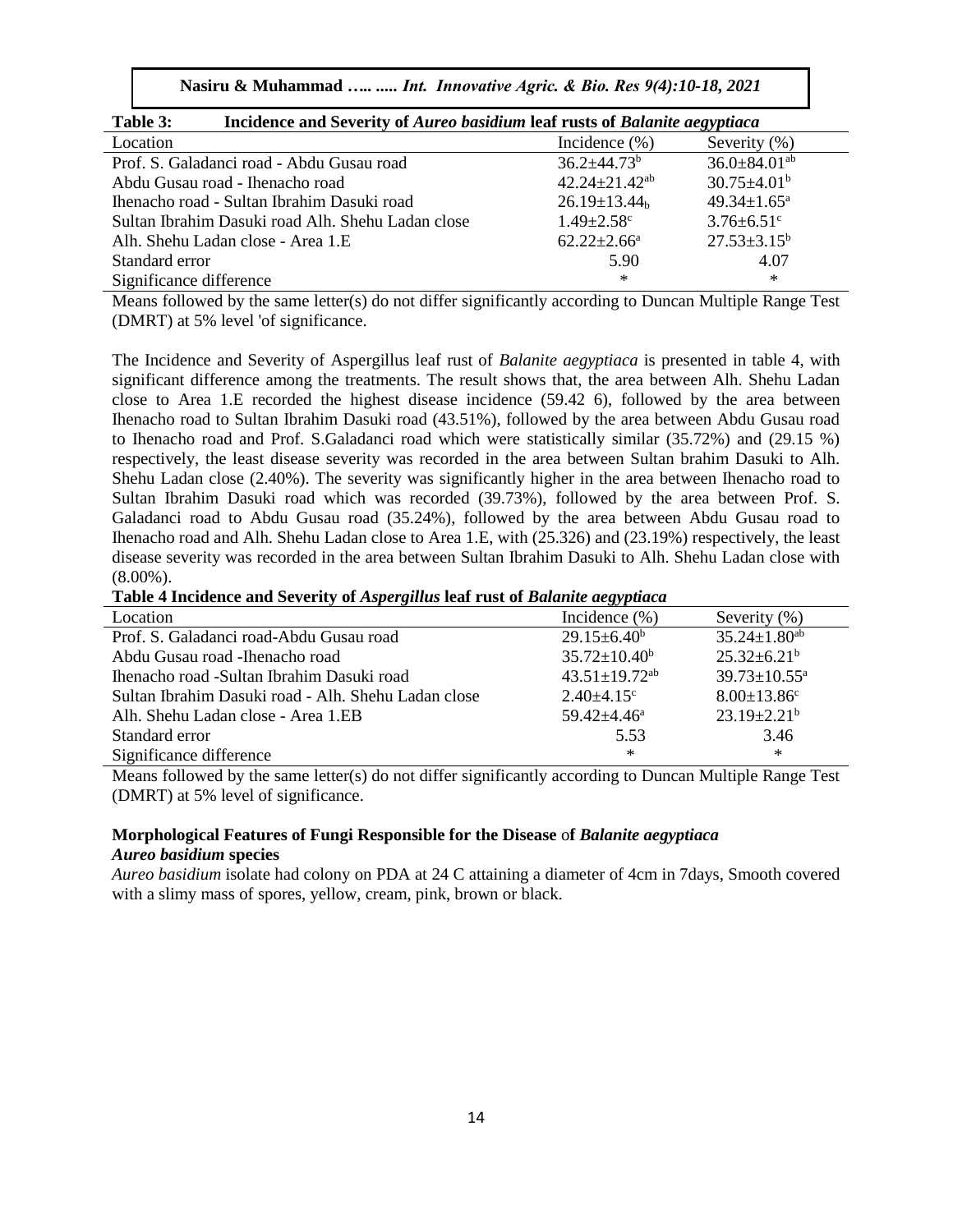

Plate 1: An Isolate of *Aureo basidium* species

## **Mucor species**

Mucor specie is characterized with hyphae white or coloured, varying from a few millimeters to some centimeters in height. Sporangiophores often branched, always sending in a many-spores sporangium without an apophysis. Sporangia varying in size, columellae well-developed, spores are variable in shape, smooth-walled or slightly ornamented.



## Plate 2: An isolate of Mucor species **Fusarium species**

Fusarium specie colony usually grow fast, it is white to cream colour or bright coloured in yellow, brownish, pink, reddish, violet or lilac shapes with cotton like growth, whitish floccose overgrowth of aerial mycelium.



Plate 3: An isolate of *Fusarium* species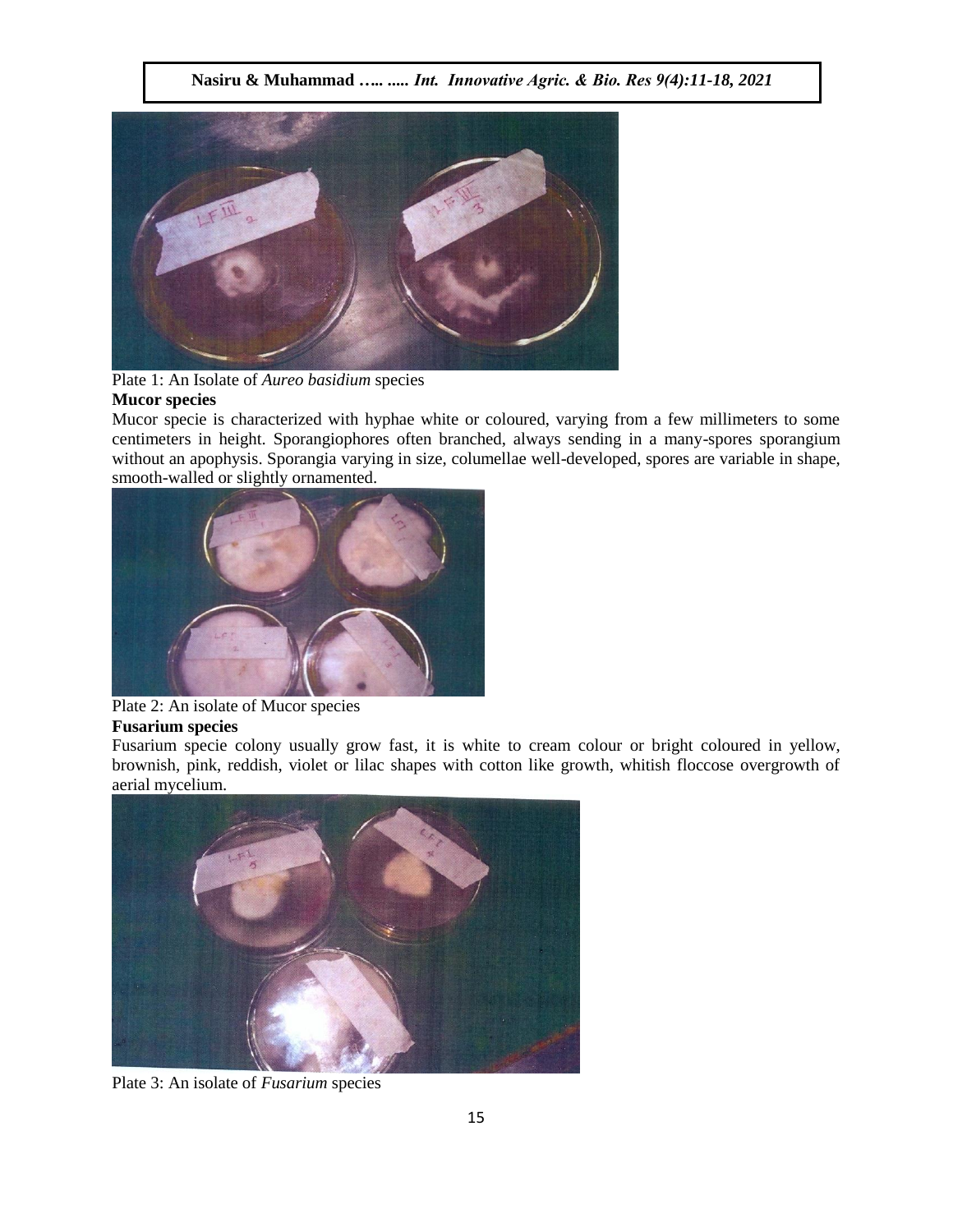

Plate 3: An isolate of *Aspergillus* species

*Aspergillus* species colonized on PDA at 25C attaining a diameter of 3-4cm within 4 days and consist of a dense felt of dark green conidiophores intermixed with aerial hyphae bearing conidiophores.

## **DISCUSSION**

Incidence and Severity of Fungal Diseases of *B. aegyptiaca* at the end of the research, fungal pathogens responsible for the diseases of *Balanites aegyptiaca* were identified in the study area and the common symptoms of disease in the area is leaf spot and leaf rust. Fusarium Leaf spot of *Balanites aegyptiaca* are round blemishes found on the leaves of species of tree plants, most caused by parasitic ung and bacteria, Anon (2015). A typical spot is zonal, meaning it has a definite edge and often has a darker border. When lots of spots are presents, they can grow together and becomes blight or blotches. Mucor leaf spots of *Balanites aegyptiaca* are usually round or free-form any shape, fungal leaf spot on tree will discolor and in extreme cases, kill leaves. Anon (2015), this goes in-line with the findings of Nix (2007), that leaf spot is caused by insect, bacteria and fungi, over a long period of time, the spot enlarges to become blotches or blight around the veins which causes necrosis and premature leave drop, fungi leaf spots affects leaves. by spores which are dispersed by air current or splashing of rain. Leaf spots were observed on *Balanites aegyptiaca* along stream or Fadama sites. This agrees with the findings Emad *et al.,* (2012), that leaf spots may moisture, such as dew, fog, or rain to be established. Symptoms of fungal may include black edged lesion, brown spots with tallow halos or just light and black areas on the foliage. This agrees with the findings of Emad *et al.,* (2012), leaf spots may appear on the edge of a leaf where it appears brownish, yellow and the tissue dries and breaks off. The leaves become quite papery and delicates when the fungal disease attacks leaf edges.

*Aureo basidium* leaf rust of *Balanites aegyptiaca* are plant disease caused by pathogenic fungi, the rust usually affects the health and vigorously growing plant, the infection is limited to the plant parts such as leaves, petioles, tender shoots, stem fruit etc. Infection may cause deformities such as growth retardation, witches brooms. Stem canker, hypertrophy of the affected tissues or formation of gall. This agrees with the findings of (Mark *et al,.* 2006), that leaf rust formed yellow or orange leaf spots form on the leaf, Powdery yellow-orange spores are produced on the underside of the leaf of *Balanites aegyptiaca*. The leaf rusts turn as the disease progresses, causing premature defoliation. *Aspergillus* leaf rusts is most obvious on leaves where rusty-brown powdery pustules develop on the undersides of small yellow leaf spots, this also agrees with the findings of Peter (201l), *Aspergillus* leaf rust first appears as many small (1-2mm) angular, pale- bright yellow lesions (spots) on the upper surface of infected leaves. These rusts are usually limited in size and shape by the finest vein lets and are often grouped in small irregular clusters of 3 or more spots. With age, thee spots may often turn a golden yellow.

As the leaf spots age, they turn golden yellow and then brown as the affected tissue within the spot dies. Mild, moist condition favours the development of rust diseases. This agrees with the findings of Mark *et al.* (2006), that rusts are spread by windblown spores from infected plants to healthy plants. Spores are also spread by splashing of water, they need wet leaf Surface to germinate and cause infection. Rusts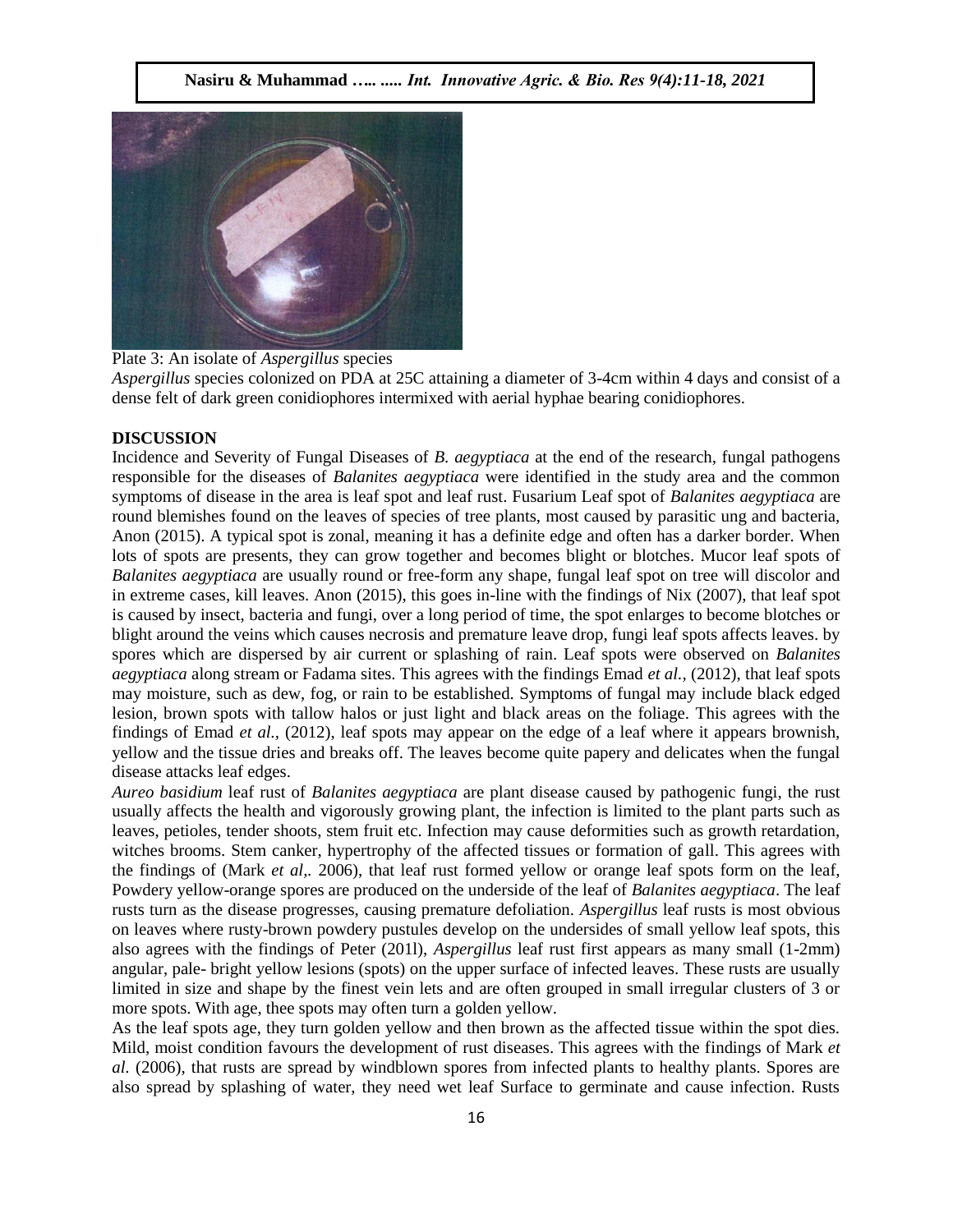disease are commonly in late summer and early rainfall, since free water on leaf surface is usually necessary for infection.

The microscopic features of Mucor is characterized by hyphae white or coloured, varying from a few millimeters to some centimeters in height. sporangiophores often branched always ending in a manyspores sporangium without an apophysis. Sporangia Varyile size, columellae well-developed, spores are variable in shape, smooth-walled or slightly ornamented this agrees with the findings of David *et al.,* (2007), Colonies are floccose. *Mucor*ranging in colour from white cream, pale, grayish to brown. Sporangiophores are hyaline and mostly sympodially branched with long branches erect and shorter branches becoming Circinate (recurved). Sporangia are spherical, varying from 20-80 um in diameters, with small sporangia often having a persistent sporangial wall, Columellae are spherical to ellipsoidal and are up to 50um in diameter, Sporangiospores are hyaline, Smooth-walled.

Aureobasidium isolate had Colony on PDA at 24°C attaining a diameter of 4cm in 7days, Smooth covered with a slimy mass of spores, yellow, cream, pink, brown or black. This correlates with the findings of David *et al.,* (2007) that colonies are fast growing, Smooth, soon covered with slimy masses of conidia, cream or pink to brown or black, hyphae hyaline and septate, frequently becoming dark brown with age and forming chains of one- to two-celled, thick-walled, darkly pigmented arthroconidia. These arthroconidia actually represent the Scytalidium anamorph of Aureobasidium and are only of secondary importance in recognizing members of this genus. Conidia are produced synchronously in dense groups from indistinct scars or from short denticles on undifferentiated, hyaline to sub-hyaline hyphae. Conidia are hyaline, smooth-walled, single-celled, ellipsoidal but of very variable shape and size (8-12 x 4-6 um), often with an indistinct hilum.

Fsariumm specie colony usually grow fast, it is white to cream colour or bright coloured an yellow., brownish, pink, reddish, violet or lilac shapes with cotton like growth. Whitish foccose overgrowth of aerial mycelium, this correlates with the findings of David *et al.,* 2007) that Fusarium are usually fast growing, pale or bright coloured (depending on the Species) with or without a cottony aerial mycelium. The colour of the thallus varies from whitish to yellow, pink, red or purple shades. Species of Fusarium typically produce both macro- and microconidia from slender phialides. Macroconidia are hyaline, tw0 to several celled, fusiform to sickle-shaped, mostly with an elongated apical cell and pedicellate basal cell.

*Aspergillus* specie colonized on PDA at 25 C attaining a diameter of 3-4cm within 4 days and consist of a dense felt of dark green conidiophores intermixed with aerial hyphae bearing conidiophores. This goes inline with the findings of Rodrigues, *et al.,* (2007). That Aspergillus Macro-morphological features includes conidial and mycelialcolour, colony diameter, colony reverse colour, production of exudates and soluble pigments Dresence of sclerotia and cleistothecia. Micro morphology characterization is mainly dependent on seriation, shape and size of vesicle, conidia and stipe morphology, presence of Hulle cells, and morphology of cleistothecia and ascospores. However, all these morphological features have to be determined under standardized laboratory conditions by trained mycologists, in order to obtain an accurate identification.

## **CONCLUSION**

Generally, the impact of fungal disease of *Balanites aegyptiaca* is a worldwide probe affecting *Batanite aegyptiaca* in general which greatly affect the annual productivity of the fruits and some valuable parts of the tree. Due to absence of regular surveillance, Occurrences of fungal disease are not notice until considerable damage may have taken place. The research revealed that, leaf spot and leaf rust are the available symptoms of the disease of *Balanites aegyptiaca* in Usmanu Danfodiyo University Sokoto (Main campus). Therefore, all the possible management practice should be put in place so as to enhance the productivity of the tree.